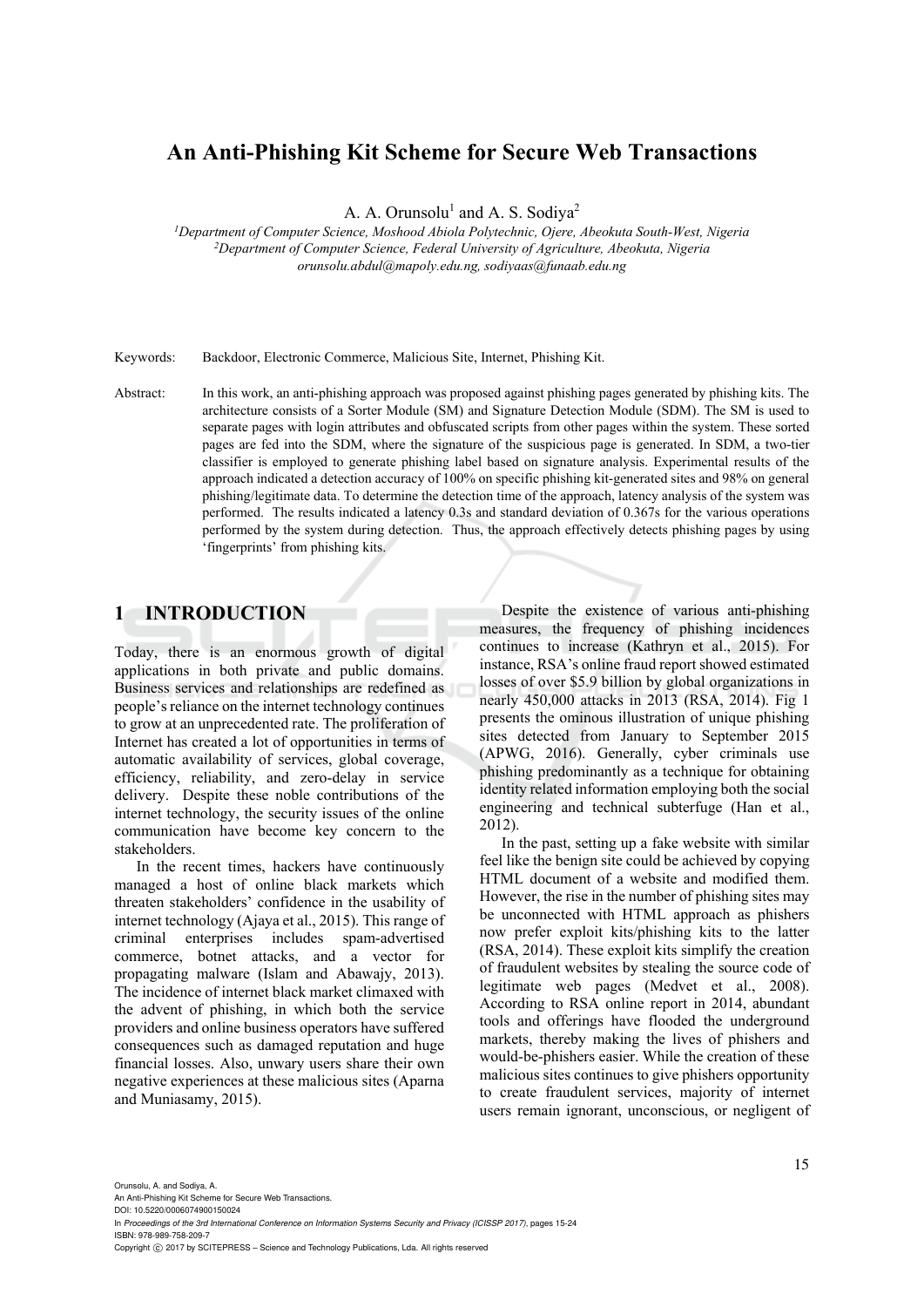the adverse effects of phishing (Kathryn et al., 2015). Although a vast number of literatures identified the unpopular consequences of phishing toolkits, there is paucity of literature that concentrates on how to counter phishing from exploit kits perspective.



Figure 1: Phishing Volume from JAN-SEPT 2016 (APWG, 2016).

To this end, we report an anti-phishing technique based on the features of phishing kits as reported in some extant literature (McCalley et al., 2011; Cova et al., 2008). The rationale behind the design is simple. The proliferation of phishing campaign has been attributed to the availability of phishing kit to hackers who employ the tool with minimal efforts (Ajaya et al., 2015). The proposed technique creates an arm race between the hackers who employ the tool to create phishing pages and the approach which disrupts the efficacy of the tool by flagging such page as fake. In addition, the approach will reduce the degree of trust associated with phishing toolkits since there is now a defense model that targets their architecture. This will make hackers spend time checking the efficiency of kit before their deployment. Moreover, on the part of phishing kits authors, our design presents an attacking model for which they must consider defense during their design.

We affirm that this is an advantage since attack is the best form of defense.

The rest of the paper is organized as follows: Section 2 presents related works, where our approach is compared with other existing anti-phishing techniques. The overall architecture and design details of our proposed methodology are discussed in Section 3. In Section 4, the implementation and the evaluation of the proposed method are presented. Conclusions and future works are presented in Section 5.

### **2 RELATED WORKS**

Anti-phishing research has attracted a lot of interests from security experts from both academics and IT industries. Researchers have developed a plethora of countermeasures such as list-based approaches (i.e. Whitelist and Blacklist), heuristics approaches, hybrid approaches or multifaceted mechanisms (Gowtham and Krishnamurthi, 2014). Table 1 presents a summary of related works in comparison with our proposed scheme with respect to the following parameters: Kit defamation, drop email discovery, Client independent (i.e. client-side vulnerabilities) and search engine independence

A number of studies have examined the reasons that people fall for phishing attacks. For instance, Dhamija et al., 2006 identified lack of computer system knowledge, lack of knowledge of security and security indicators, visual deception and bounded attention. The authors further showed that a large number of people cannot differentiate between legitimate and phishing web sites, even when they are made aware that their ability to identify phishing attacks are being tested. In a similar vein, Sheng et al. investigated the demographic analysis of phishing susceptibility. Their works showed that women were more susceptible to phishing than men (Sheng et al., 2010).

Table 1: Comparison of related works with our approach.

| Work            | <b>Kit Defamation</b> | Drop e-mail discovery | <b>Client independence</b> | <b>Search Engine independence</b> |
|-----------------|-----------------------|-----------------------|----------------------------|-----------------------------------|
| Aparna et al.   | No                    | No                    | Yes                        | Yes                               |
| Shahriar et al. | No                    | No.                   | No                         | No.                               |
| Han et al       | No                    | No                    | Yes                        | N <sub>0</sub>                    |
| Olivo et al     | No                    | No                    | N <sub>0</sub>             | Yes                               |
| Gowtham et al   | No                    | No                    | Yes                        | N <sub>0</sub>                    |
| Our work        | Yes                   | Yes                   | Yes                        | Yes                               |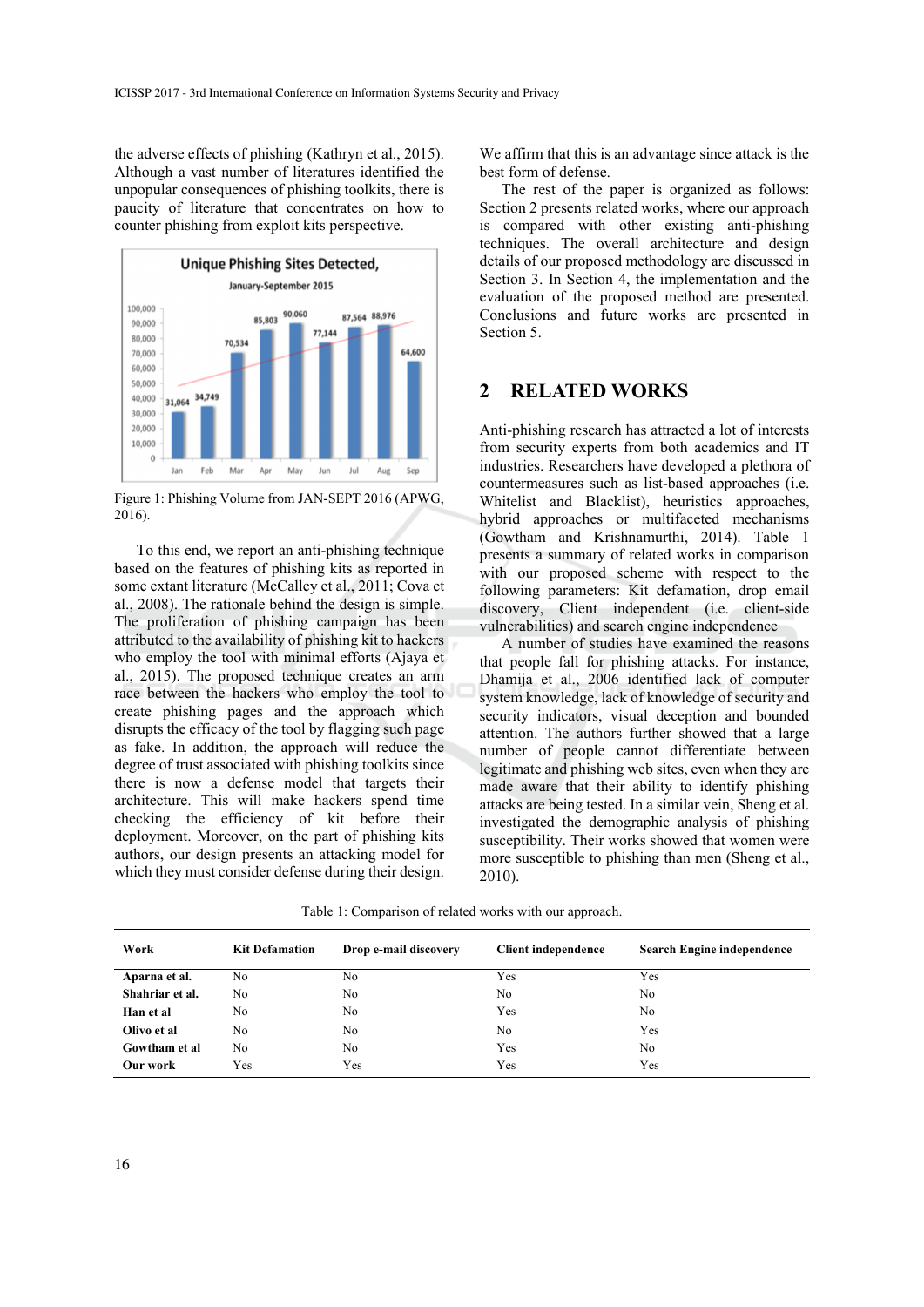In a more recent study, Mohammed et al., 2015. conducted user study with the use of eye tracker to obtain objective quantitative data on user judgment of phishing sites. Their results indicated that users detected 53% of phishing sites even when primed to identify them with little attention on security indicators.

A new method based on hybrid approach which depends on profiling phishing attacks has offered significant progress in the quest against phishing. Islam et al., 2013 investigated a three-tier classification approach to detect phishing emails where accuracy of detection is up to 97%. However, this technique suffered from lengthy training time and complex analysis. In a similar vein, Gowtham et al., studied the characteristics of legitimate and phishing pages by proposing heuristics, which are characteristics that are found to exist in phishing attacks. The authors extracted 15 features as heuristics for evaluating the phishiness of a webpage. Before applying heuristics to the webpages, the proposed system used two preliminary screening modules to reduce superfluous computation in the system. However, this approach suffered from clientside exploits such as Java exploit attacks and high categorization time (Gowtham and Krishnamurthi, 2014).

Cova et al., 2008 presented an interesting research on analysis of phishing kits. The authors demonstrated that there is no such thing as a free phishing kit in the underground economy. This was based on the analysis of a large number of kits. The authors found that the kit authors developed backdoors in their kits using obfuscated code. These backdoors were used to send a copy of information collected by the inexperienced kit users to third parties. In the same vein, McCalley et al., 2011 analyzed a "back-doored" phishing kits distributed by the infamous Mr-Brain hacking group. The authors showed a number of obfuscated codes used by the kit creator that allowed a third party to access the credentials of internet victims. In our work, we used the analysis of these works to present a defense framework against phishing kits.

Larcom et al., 2006 and Larson (2010) considered the instrument of Law in the race against phishing.

Larcom et al., 2010 recommended that courts should consider either large-scale damages against individual phishers or secondary liability against internet service providers (ISP) under the areas of either intellectual property (IP) or unfair competition law.

Our approach offers the following contributions to anti-phishing research:

- 1. We propose an interesting angle to detect phishing websites based on the analysis of phishing kits and some other generalized features of a typical phishing attacks.
- 2. We evaluate the proposed approach using phishing pages created by a numbers of individuals.
- 3. We evaluate the system for both accuracy and performance

## **3 THE PROPOSED SYSTEM**

The research reported in this paper is focused on phishing detection using the analysis of phishing kits. Phishing kits are usually distributed as .zip, .gz, .tar, or .rar archives that contain two types of files. The first file displays a copy of the targeted web site and the second file contains the scripts used to save the phished information and send it to phishers. Phishing kits are distributed on websites with instructions for the phishers to insert their email address in order to receive the stolen information. One of the distinguishing features of kit-weaved sites is drop email address usually passed to the PHP "action" file. In certain cases, the drop email address is obfuscated into a hexadecimal form (Cova et al., 2008; McCalley et al., 2011). In general, majority of phishing kits contains:

- a. Resources to replicate target site using HTML pages, JavaScript and CSS files, images and other media files [3,11]
- b. Automated email address field to obtain and validate victim's information e.g. PHP getmxrr ( ) function [3].
- c. Obfuscation techniques for hiding drops and backdoor within the phishing kit

From the foregoing, we present the overall system design of the anti-phishing kit architecture. In order to design an effective architecture, a two-stage antiphishing service is created into a single workflow. These services consist of: (i) a Sorter Module (SM) and (ii) a Signature Detection Module (SDM). The SM retrieves the suspicious loading sites and checks for presence of login form. This is because; the primary motivation of phishing attacks is to fraudulently obtained users' credentials using spoofed sites. The SM performs the second check for obfuscation detection. Obfuscation is a technique use to hide attacks from static detection by causing the appearance of malicious string to change. In this way, the code evades detection tools. If no login form or obfuscated code is observed in the source code by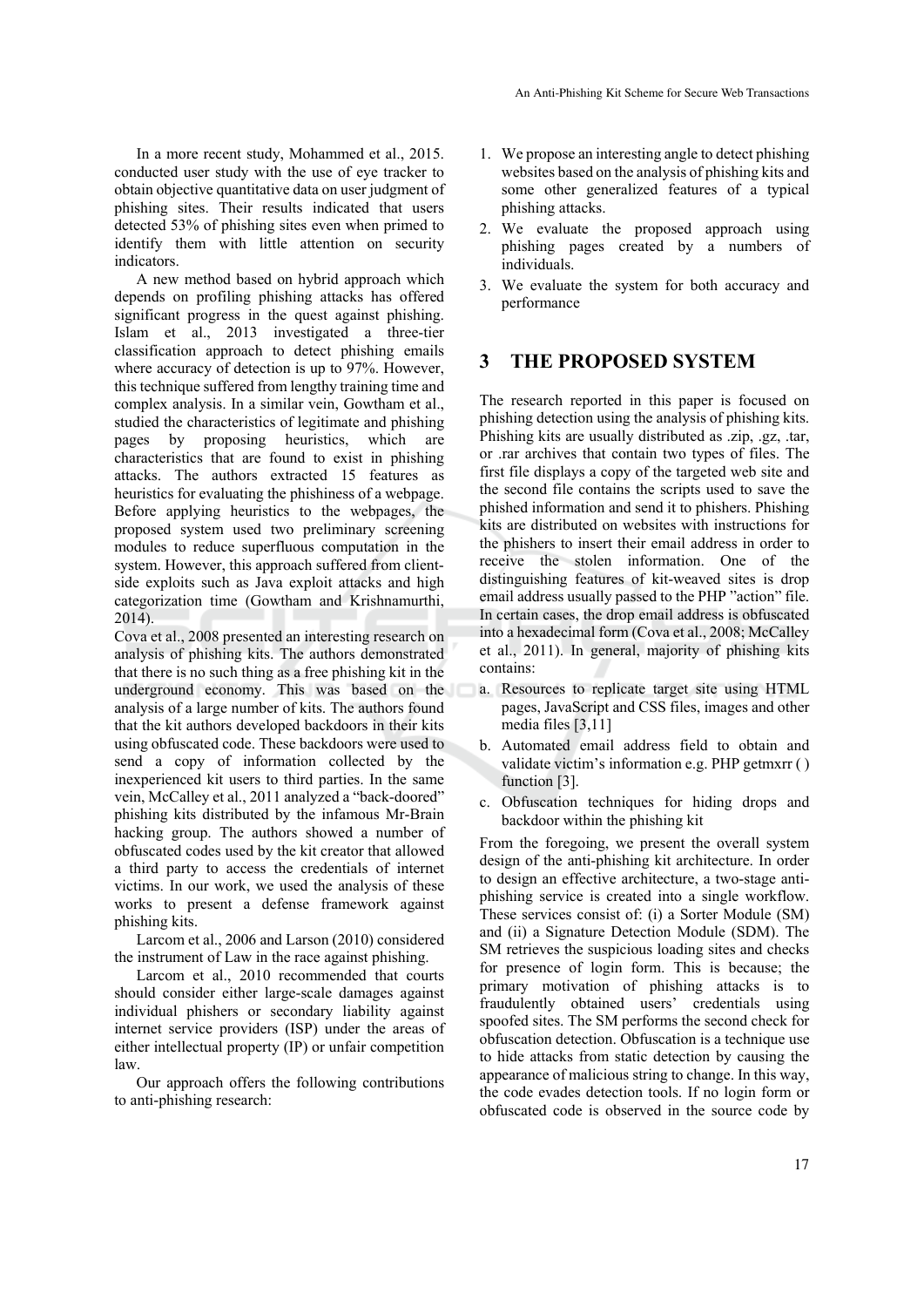SM, the loading page is allowed to continue its session. However, if these traits are observed on the site, the SM transferred the page to the SDM. In SDM, the suspected page is processed further. Here, the features of the pages are extracted and their signatures are obtained. In this work, 18 heuristic features are considered. From the viewpoint of phishing kits, heuristics such as drops, hexadecimal scripts etc. are referred to as Third party heuristics. To improve the performance of signatures on general phishing datasets, the URL characteristics and keyword identity. Then, all these signatures are used by hybrid classifier to generate appropriate label for the loading sites. The hybrid classifier is optimized using machine learning algorithms consisting of Naïve Bayes and Support Vector Machine.

# **4 COMPONENTS OF ANTI-PHISHING KIT SYSTEM**

The proposed Anti-Phishing kit (APK) methodology consists of the Sorter Module (SM) and Signature Detection Module (SDM) as depicted in Figure 2. These two components are used to analyze each webpage visited and determine the status of the page with phishing kit. To detect kit generated sites, the APK loads the webpage, w, a user wants to visit, and scan through the source file of w for various inherent phishing kit signatures and the other relevant antiphishing signatures. We hope you find the information in this template useful in the preparation of your submission.

#### **4.1 The Sorter Module**

For a given webpage *w*, the SM component of APK first identifies the presence of login fields. This is to reduce superfluous computation on webpages without login fields as most phishing websites are meant to steal user credentials. Generally, the presence of login form on a page is usually characterized by presence of Form tags, Input fields, and login keywords (e.g. password, PIN, ID, username, social security number, account number etc.). The Input fields usually hold user input and login attributes which distinguish a login form from other types of forms.

The SM employs Latent Dirichlet Allocation (LDA) to manage the three login form properties. This is due to the sensitivity of LDA to changes in keywords usage which make it good for handling synonyms. For instance, a phisher may replace the

word 'password' with 'secret word or phrase' to circumvent login detection process. LDA posits that one way of sorting the content of *w* is to look at the set of words it uses. Because words carry very strong semantic information, webpages that contain similar content i.e. set of login words, will most likely use a similar set of words. As such, mining an entire corpus of webpage can expose sets of words that frequently co-occur within webpages. These sets of word may be interpreted as topics. The modeling process of LDA can be described as finding a mixture of topics *z* for each website *w* i.e.  $P(z|w)$ , with each topic described by terms *t* following another probability distribution,  $i.e., P(t|z).$ 

This formalization is given in equation 1

$$
P(t_i|w) = \sum_{j=1}^{Z} P(t_i|z_i = j) P((z_i = j|w)
$$
 (1)

Where  $P(t_i|w)$  is the probability of the *ith* term for a given *w* and  $z_i$  is the latent topic.  $P(t_i | z_i = j)$  is the probability of  $t_i$  within topic  $j$ .  $P(z_i = j | w)$  is the probability of picking a term from topic *j* in the webpage. The number of latent topics, in the case of login attributes, has to be defined in advance. In this way, LDA estimates the topic-term distribution  $P(t|z)$  and the webpage-topic distribution  $P(z|w)$ from an unlabeled corpus of documents using Dirichlet priors for the distributions and a fixed number of topics (Ralf et al., 2009).

The functionality of SM extends to detecting presence of obfuscated code in the loading page. The work of Cova et al and McCalley showed that most phishing kits employed obfuscation to hide their malicious activities. In the light of this, we adopt the work of Xu et al., (2013) to perform the detection of obfuscated by SM subsystem due to its lightweight attribute.

#### **4.2 The Signature Detection Module**

To determine whether a sorted page is toolkit generated or not, the Signature Detection Module is invoked. The main heuristics used by SDM in classifying a website are the signatures extracted from the analysis of phishing kit code (called Third party heuristics), URL characteristics and keyword identity. Third party heuristics are extracted features known of a typical phishing kit. For instance, drops and hexadecimal code are used to hide detection of kits features (Figure 3). These scripts are inserted by phishers to obtain undue advantage from the users of the kit. In addition, these features retain some information about the kit used. The following section provides discussion on these heuristics.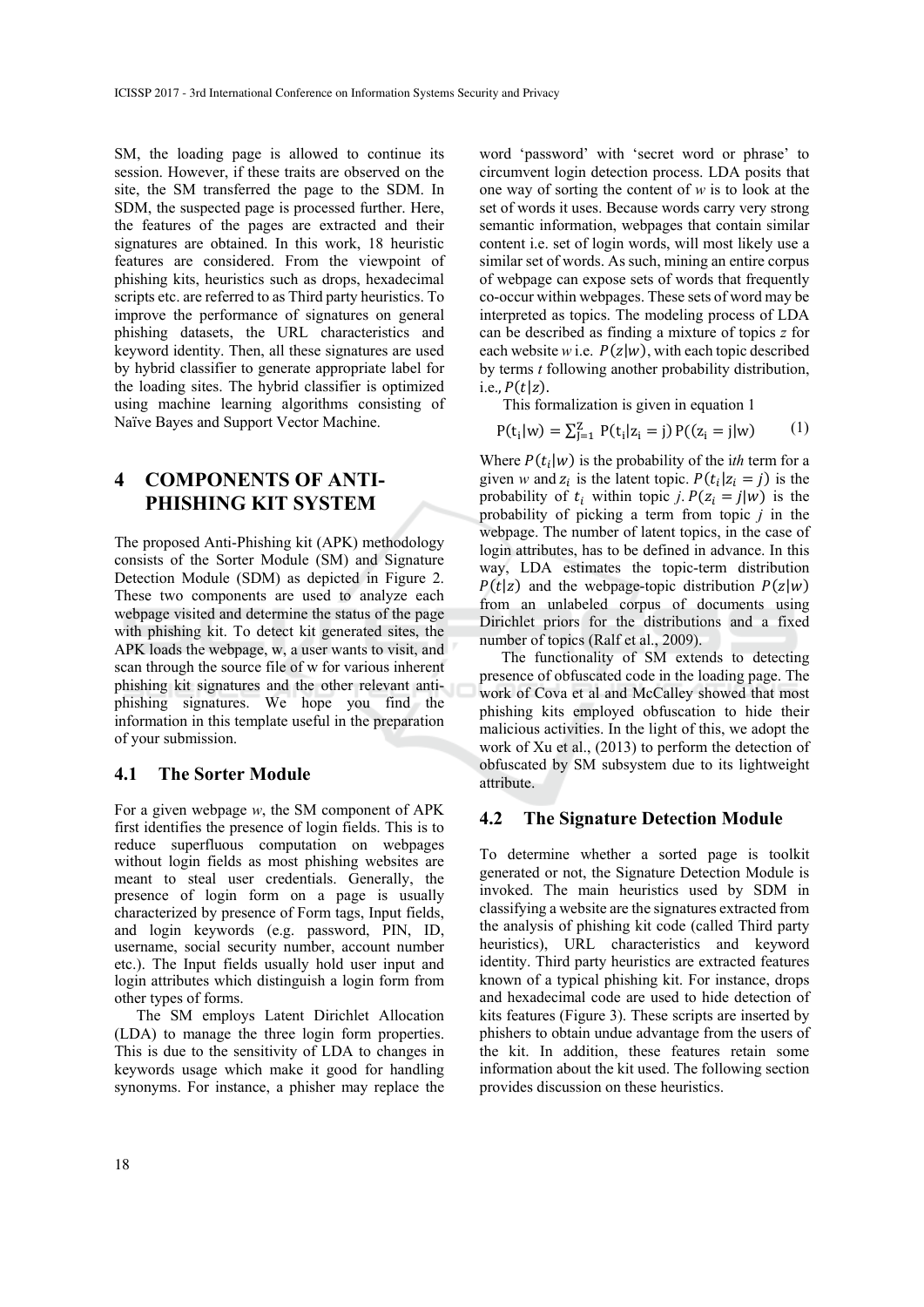

Figure 2: Anti-Phishing Kit defense architecture.

- **1. Drop Attributes/Bad Forms:** Phishing kits **4. Blank Redirection Page:** Some phishing toolkits creators usually include backdoors in their scripts. These backdoors consists of hidden drops, which covertly send victims' information to addresses different from that of kit users. Therefore, the presence of hidden drops is an indication that a page is kit-related.
- **2. Hexadecimal Character Codes/Address Obfuscation:** One distinguishing feature of phishing kits is to obfuscate email addresses within a message or website. Hexadecimal codes are used to obfuscate the planted backdoors in the kits (Cova et al., 2008). If a website contains obfuscate address which is recover with instrumentation or set of command, then the page is phishing kit-related.
- **3. Name of Toolkit:** Some toolkits usually add the name of the tool used to fake a site in the source code of the website as comment e.g. <!-- created with  $\rightarrow$ . The name can be found at the top of the HTML document or the copyright section at the footer of the webpage as comment which is not visible to users. Therefore, if a page contain a name not related to its content, then it is kit-based.
- create a blank page as the first page which will redirects to the fake page. The blank page contains some information belonging to the kit used in the source code of the blank page. If a site contains a black redirection page with information unrelated to its content, then it is kit-based.
- **5. URL of Toolkit:** Apart from the toolkit name that can be found in faked sites, the URL of the toolkit used can also be found. This is to link new users to the toolkit in order for them to download it. The URL is usually commented out so that it will not be visible to web users. If a page contains out-ofcomment URL not related to the page, then it is kit-based.

Keyword extraction heuristics are particularly important in identifying target organization of a phishing kit. The keyword identity set of a webpage is usually extracted by considering Document Object Model tree. The keyword extraction in SDM adopts the Term Frequency-Inverse Document Frequency (TF-IDF). The TF-IDF is a numerical statistic which reflects how important a feature is to a document in a corpus. It is often used as a weighting factor in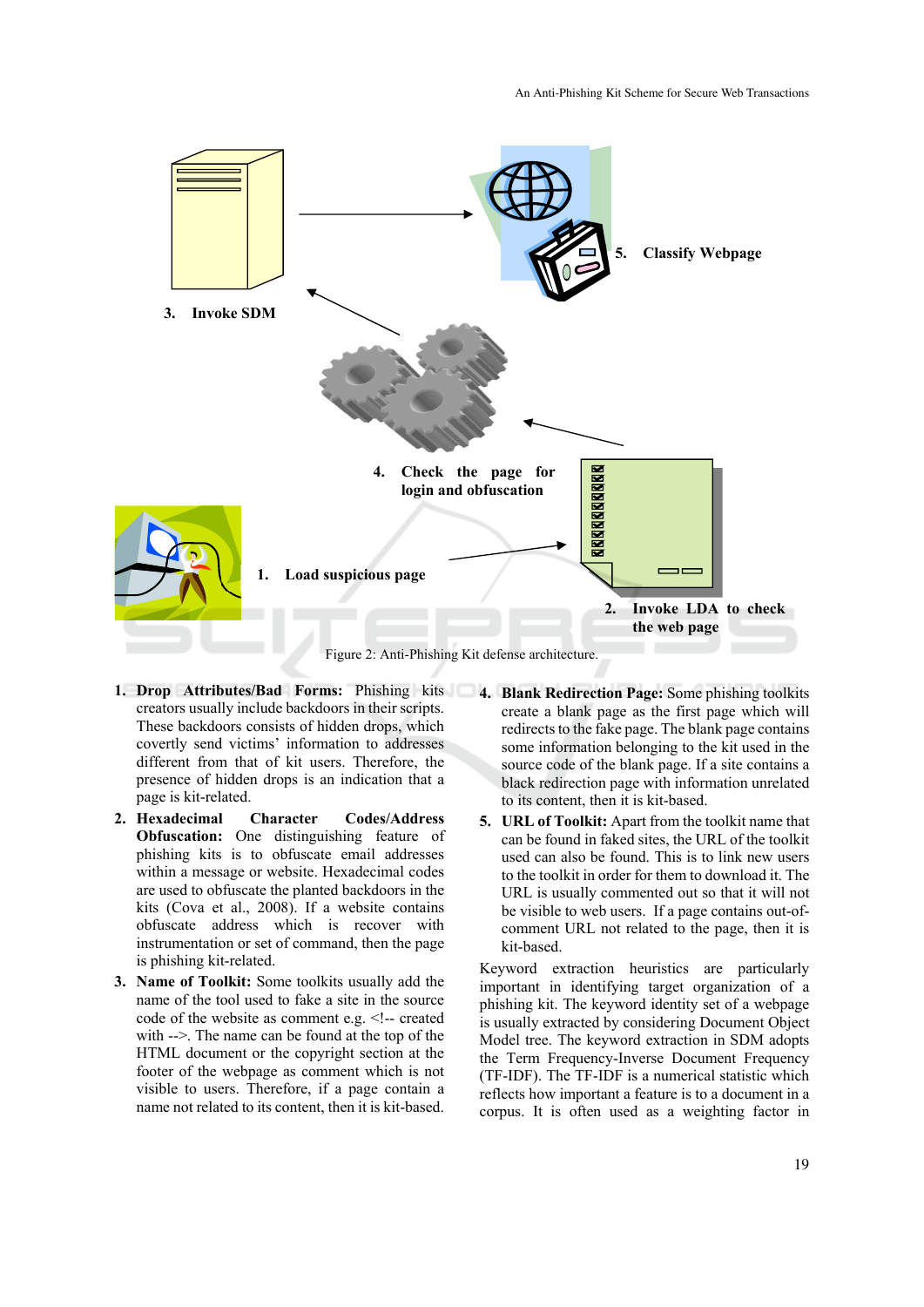information retrieval and text mining. The TF-IDF value increases proportionally to the number of times a feature appears in the document, but is offset by the frequency of the feature in the corpus.

It is interesting to note that the base of the log function does not matter and constitutes a constant multiplicative factor toward the overall result. Thus, a term *t* has a high TF-IDF weight by having a high term frequency in a given document *D* (i.e. a feature is common in a document) and a low document frequency in the whole collection of documents (i.e. is relatively uncommon in other documents).

The Keyword extraction heuristics used in our proposed system are discussed as follows:

- **6. Domain Name Credibility:** The domain name credibility feature determines the genuineness of the target organization by phishing kit creators using Google's PageRank system. If kit contains file for one or more target organization, then the rank of the hosting domain is compared with a threshold value (usually 5 on 0 to 10 scale) indicating the legitimacy of the site.
- **7. Domain Name Identity:** Most of the website domain names have relationship to their contents. The keywords in this domain name are usually part of the base domain URL. If the keyword identity set of a page is not related to its contents, then it is phishing. Otherwise, it is legitimate and non-kit related.
- **8. Out**-**of-Position Brand Name:** Legitimate sites often put their brand name into their domain name. On the other hand, phishing sites are always hosted on compromised or newly registered domains. If the domain keywords are not related to its brand, then the page is suspicious.
- **9. Age of Domain:** This feature checks the age of the domain name. Many phishing pages claim the identity of known brand which has relatively long history. If the age of domain does not correspond to the WHOIS lookups, then it is likely to be deceptive.

The URL identity of a webpage is determined by analyzing the patterns from its hyperlinks structure. In a legitimate website most of the links points to its own domain or associated domain, but in phishing sites (including the kit-based phish sites) most of the links point to foreign domain to imitate the behavior of a legitimate page. For URL identity extraction, the SDM consider the "href" and "src' attributes of the anchor links, particularly  $\langle a \rangle$ ,  $\langle area \rangle$ ,  $\langle link \rangle$ ,  $\langle \text{img}\rangle$ , and  $\langle \text{script} \rangle$  tags from the DOM tree of a webpage. For each anchor, the SDM extracts the base domain portion from the URL, and then calculate the number of times each base domain appears. The base

domain that has the highest frequency will be the URL identity of the webpage. This step is necessary in determining the behavior of the URL embedded in a suspicious webpage. In the end, the following features are considered from URL identity to generalize the detection accuracy of the proposed system:

*\$hostname = gethostbyaddr(\$ip); \$message = "Chase Bank Spam ReZulT\n"; ... \$message .= "User ID : \$user\n"; \$messege .= "hostip" \$message .= "Full Name : \$fullname\n"; ... \$message .= "City : \$city\n"; \$messege .= "port";*   $\mathcal{S}$ *message .= "State :*  $\mathcal{S}$ *state\n"; ... \$message .= "Mother Maiden Name : \$mmn\n"; \$messege .= "@"; ... mail(\$to,\$subject,\$message,\$headers); mail(\$messege,\$subject,\$message,\$headers);* 

Figure 3: Sample of Drop Email Code (Cova et al., 2008).

- **10. URL of Original Site:** Most phish sites usually put the URL of the original site faked as comment at the top of the html page. This is to show where the website was copied from. If such feature exists on a page, then it is phishing and possibly kitbased.
- **11. Presence of User-info in the Domain Name:** In this feature, the presence of  $\omega$  or dash  $(-)$  is checked for within the URL. If such feature is found, then the page is a phish site.
- **12.IP Address Behavior (Either Irreversible or Reversible):** In this feature, the system checks whether the URL address of a website is a permanent IP address which does not have DNS entries. In most phishing site, the practice is usually an IP address-based URL because of its low cost. Therefore, if such feature exists, then the page is a phish site.
- **13. Number of Dots in the URL:** This feature counts the number of dots in the URL as most phishing pages tend to use more dots in their URLs. If this feature exist on a page, then it is a phish site.
- **14. Domain Name in the Path of the URL:** This feature checks for the presence of dot separated domain or host name in the path part of the URL. If this feature exists in a page, then it is a phish site.
- **15. Presence of Foreign Anchors:** This feature examines of foreign anchors in a webpage. If a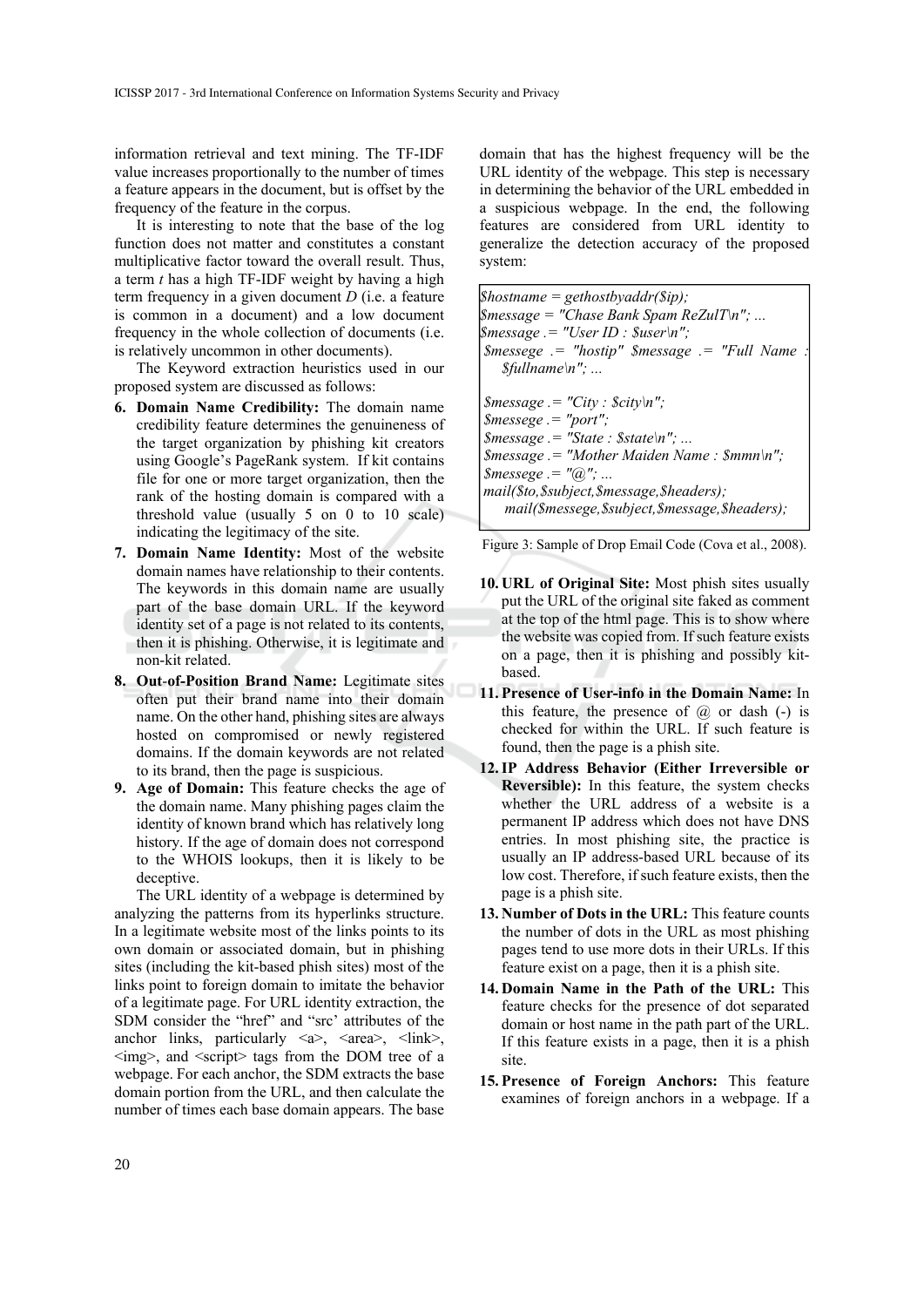page contains too many foreign anchors then it is likely to be deceptive.

- **16. Cookie Domain:** This feature checks the transmission of text data by a web server to a web client. This text data is called HTTP cookies which are used for maintaining information about client users. If a website has a domain cookie which is in a foreign domain, then it may be deceptive as most legitimate websites have their own domain cookies or no cookies.
- **17. Port Number Behavior:** This feature compares the port number part of a domain name with the stated protocol part of a URL. If the protocol does not match the port number, then the page is a phish site.
- **18. SSL Protected:** Secure login pages of benign sites often have an SSL certificate while most phishing sites do not. This feature examines the certificate of a webpage and whether is it issued by trusted certificate authority. If the page's claimed identity does not appear in the attached certificate, then the page is likely to be phishing and kit-related.

The algorithm in Figure 4 presents the main structure of the proposed system.

**Input:** Web page *W*, Anti-phishing signatures *S* **Output:** Phishiness level of *W*

- *Begin*
- 1. Load and parse page *W*
- 2. Generate the DOM from HTML of *W*
- 3. Check if  $W \ni PORM$  input
- 4. Check if  $W \ni$  Obfuscated JavaScript code
- 5. **If** (3) **.OR.** (4)  $\in$  *W*, invoke SM for preprocessing
- **else** Exit // **.OR.** is a disjoint relation

6. **Else if** (5) is present, extract signature of **W**  $\Rightarrow$ preprocessed DOM (*W*)

7. Extract URL heuristics, Keyword extraction heuristics and Third-party heuristics from *W*

8. Send the signature (*W*) to NB-SVM classifier trained with dataset *S* 

9. Display the status of *W*

10. *End if*

*End* 

Figure 4: Anti-Phishing Kit Defense Algorithm.

To detect the status of the analyzed webpage, the SDM uses a hybrid classifier consisting of Naïve Bayes and Support Vector Machine based on the extracted features. The SDM uses Naïve Bayes (NB) as vectorizer and Support Vector Machine as classifier. The main problem associated with using SVM as classifier is the effort needed to transform

text data into numerical data which is sometimes termed as "vectorization". It is natural to use the NB as the vectorizer for classifier based on the vector space model, such as SVM, which typically requires preprocessing to vectorize the raw text documents into numerical values. In this way, NB is used as a pre-processor for selected features in the front end of the SVM to vectorize corpus before the actual training and classification are carried out. The main procedure of the proposed hybrid classifier is described in Figure 5.

*Algorithm:* A hybrid classifier algorithm – create an ensemble of classifiers using NB and SVM.

*Input: 18*-dimension feature vector space, Training data of labeled examples *S* consisting of the signature

*Output:* Label (1: (Phished) PT related; 0: (Benign) non-PT related)

#### *Procedure:*

- 1. For all signature *i* extracted from *W*
- 2. Compute the conditional probability of signatures of analyzed phishing kit given the signature of *W*
- 3. Construct the probability as input into SVM
- 4. Find the optimal hyper plane for signature (*W*) and signature *S*
- 5. Classify *W*

Figure 5: Two-Tier Classifier of SDM.

# **5 IMPLEMENTATION AND EVALUATION**

Our Anti-Phishing defense system is implemented in Microsoft's Visio Studio environment on a machine with Windows 7 OS. The machine runs on an Intel Core i5 processor with 4 GB RAM and 450 GB Hard drive. We trained the algorithm using a set of web pages consisting of toolkit-generated pages and genuine pages. A preliminary test showed that this implementation can accurately detect the absence of login form on most tested sites. It loads the webpage a user wants to visit, and scans through the source file using the attributes of its keyword extraction, URL behavior and Third-party heuristics.

In order to evaluate the effectiveness of this system, we recruited the service of ethical hackers consisting of 100 students of a Computer Security class and 4 external research collaborators to create phishing pages using toolkits of their choice. In addition, phishing and legitimate data were obtained from openly available research database sources such as PhishTank, Millersmiles, Alexa ranking and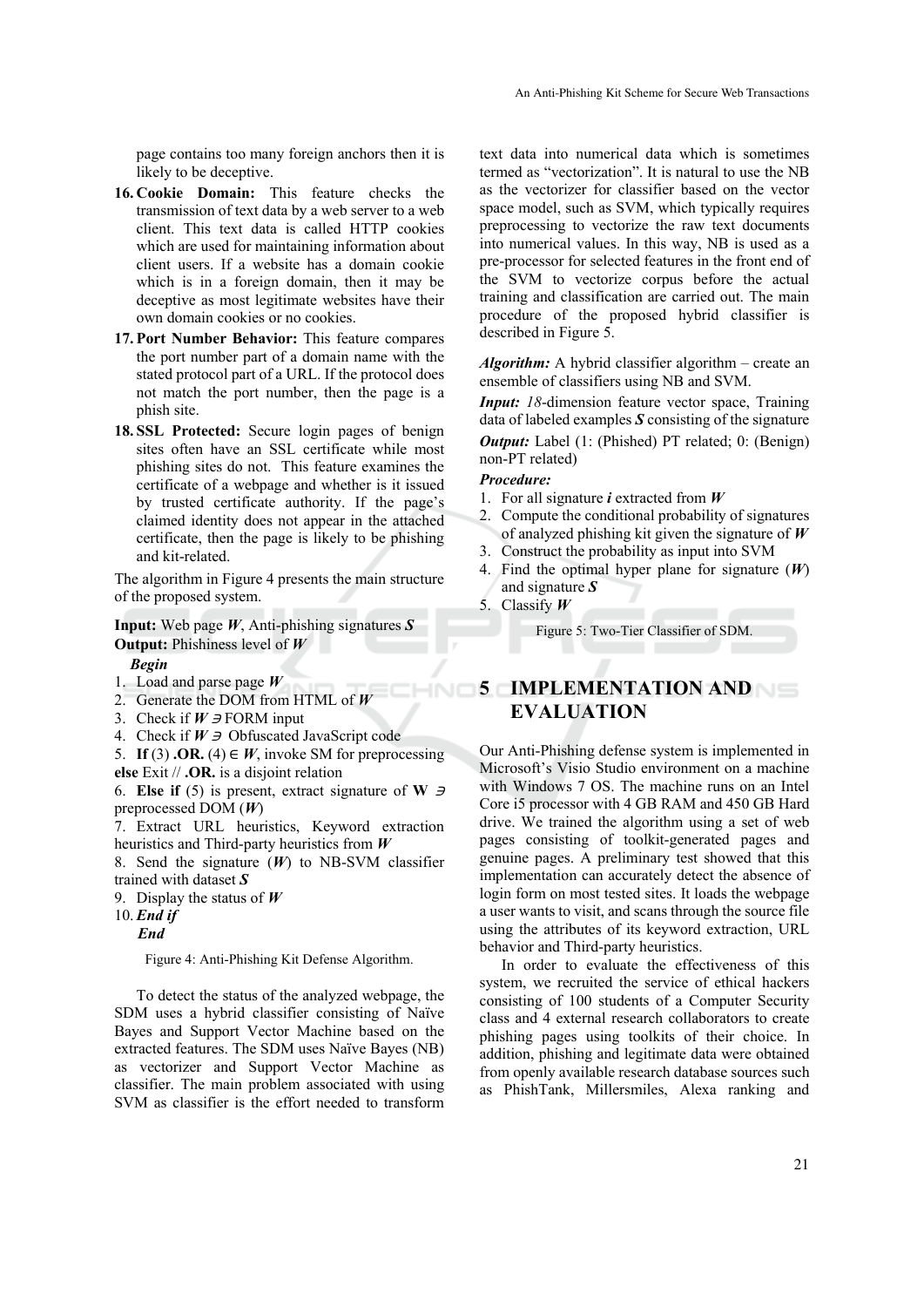Cybercrime Archive to evaluate the performance of the system on general phishing data corpus.

We conducted three experiments to evaluate the performance of the proposed system. The first experiment and the second experiment were used to evaluate the accuracy of the proposed approach in terms of True Positive, False Positive, False Negative and True Negative. The True Positive means the actual data and predicted categories are true. The True Negative means actual and predicted categories are negative. The False Positives means the predicted should have been negative instead classified as positive. The False Negatives means predicted should have positive instead classified as negative. Accuracy is a measure of how accurate the learned system makes prediction on unseen test instances.

In the first experiment, 258 kits–generated sites created by ethical hackers were subjected to the prediction of APK. Exactly 208 of these cloned pages were generated by students of Computer Security class during a Security Lab assignment in March 2015. The remaining 50 were created by ethical hackers collaborated into this study in December 2014. Table 2 presents the number of sites created by each phishing toolkit used by the students during the cloning process. These kits perfectly faked the original sites with similar look and feel that can deceive even an experienced web user (Fig. 6). One of the phishing toolkits that are used by the ethical hackers is the HTTRACK which is an easy to use offline browser utility. This toolkit enables a phisher to download a webpage from the internet to a local directory and thereafter build recursively all directories (e.g. html files, images, link structure and other files) from the server to the phisher's computer. It is important to state that these two groups of collaborators (i.e. the computer security students and ethical hackers) did not have the knowledge of our defense system.

| Name of Kit           | <b>Number of Webpages</b> |  |
|-----------------------|---------------------------|--|
| Cyotek                | 20                        |  |
| A1                    | 38                        |  |
| <b>Fresh Web</b>      | 30                        |  |
| <b>HTTRACK</b>        | 80                        |  |
| <b>Webclone Maker</b> | 20                        |  |
| Web2Disk              | 20                        |  |
| Total                 | 208                       |  |

In general, these toolkits always obfuscate the links of the login-page. These toolkit-generated websites were build offline and were later put online.

Then, the APK was used to download the source code of these toolkit-generated sites and checked for phishing signatures. In the end, the approach correctly labeled the 258 websites as phishing. Figure 7 presents the graphical illustration of the first experiment. APK was able to detect all the 258 websites due to the common weakness of redirection to the real web page these phishing toolkits mimicked.



Figure 6: PT-Generated First Merchants Bank Home Page.



Figure 7: Experimental Results on PT-Generated Sites.

In the second experiment, the performance of the system was tested on general phishing dataset corpus. A total number of 200 phishing pages and legitimate pages were compiled over the period of 4 months from September 2014 to December 2014. Specifically, our data consists of 100 phishing pages from PhishTank (2014), Millersmiles and CyberCrime Archive (http:// cybercrime-tracker.net). On the other hand, the 100 legitimate pages were obtained from Alexa Ranking Top List which contains well-known websites with high ranking (http://www. alexa.com). These legitimate sites are popular sites which are usually target by phishers because of their large numbers of subscribers. This is easy as all the registered users of a website may not all be security conscious and sometimes, changes to operational issues of such websites may not get to all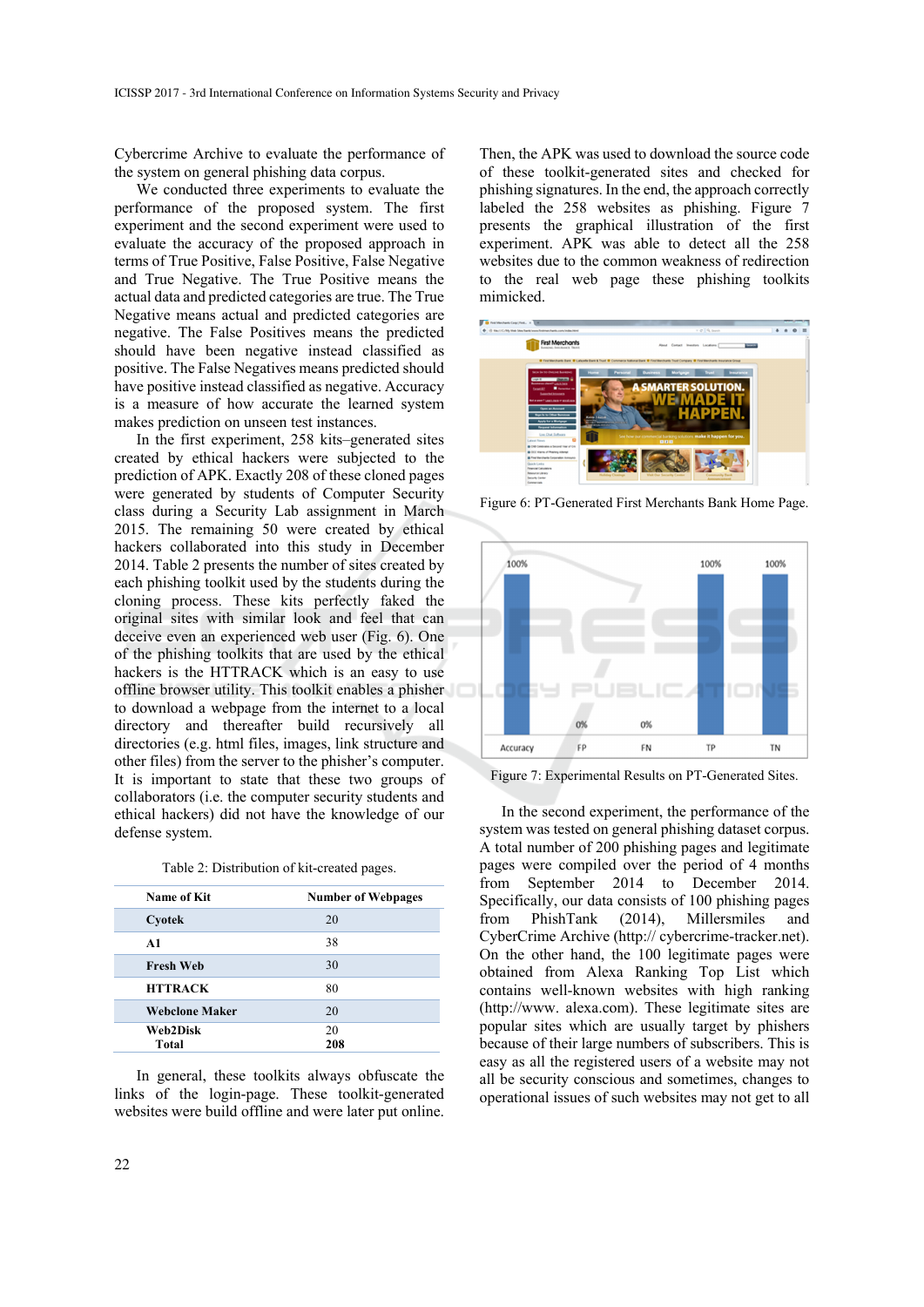these users on time. Figure 8 showed the experimental results of the system accuracy using confusion matrix for the 200 dataset.



Figure 8: Experimental Results on General Data Corpus.

From the results, the system accuracy is 98% with low false negatives of 0.04%. All the correctly detected phishing sites exhibited features captured in the approach while the incorrectly labeled sites were developed with advanced features not available in phishing toolkit technology. A closer examinations of these undetected sites revealed that phishers built those sites from the scratch to escape possible detection by anti-phishing techniques.



Figure 9: Average Latency Analysis of APK.

In the third experiment, the runtime analysis of the proposed system was evaluated to determine the usability issue of delay that users may experience during the detection process of APK. Using standardized timing procedure; we run experiments for different testing sites. In the process, we calculated the time between the initiation of a transaction (e.g. loading of suspicious page) to the time when the system completes the detection process. The average latency for the various operations in APK is presented in Figure 9. In our experimental analysis, we found that it took 0.3s for APK to download and check the login status of a website. The signature extraction and detection takes 0.4s and the system used 0.4s to check clean sites. The standard deviation of the system is 0.367s.

## **6 CONCLUSIONS AND FUTURE WORK**

In this paper, the concept of phishing detection based on the analysis of phishing kit was presented and discussed. This is achieved through the Sorter Module and Signature Detection Module components of the APK architecture. The Sorter Module detects the presence of login fields and obfuscated code on a suspicious page to prevent superfluous computation in the Signature Detection Module. This is necessary because most phishing pages are set up to have access, and subsequently, steal users' data. The sorted pages with login fields and obfuscated code are sent to Signature Detection Module. In SDM, signatures are extracted from the sorted pages and its features are subsequently generated. A hybrid classifier is used to correctly label the extracted signatures. The work is implemented and evaluated using dataset from standard dataset from openly available research data sources such as PhishTank. Three experiments were conducted during the evaluation process. The first experiment, in which the performance metrics were evaluated, indicated that the accuracy of the proposed system is 100% with no false positives for specifically kit-generated sites. Whereas in the second experiment, which determines the accuracy of APK on general phishing dataset corpus from openly available data sources indicated 98% accuracy with low false positives. In the third experiment, the associated latency with the proposed system was evaluated. The evaluation results indicated a very low latency with insignificant bandwidth overhead. Future works we will determine the accuracy of the system on large datasets from specifically phishing toolkit-generated sites and open phishing dataset corpus with adequate consideration for evasion technique such as randomization in toolkits. We hope to devise a method to have access to online black market to obtain data for phishing toolkit-generated sites from professional phishers to see if the submissions of ethical hackers have any resemblance with their antics.

## **REFERENCES**

Ajaya, N., R Luthfor, M., Nitesh, S. & Leane, H., 2015. A Multi-Modal Neuro-Physiological Study of Phishing Detection and Malware Warning. *Proceedings of CCS.*